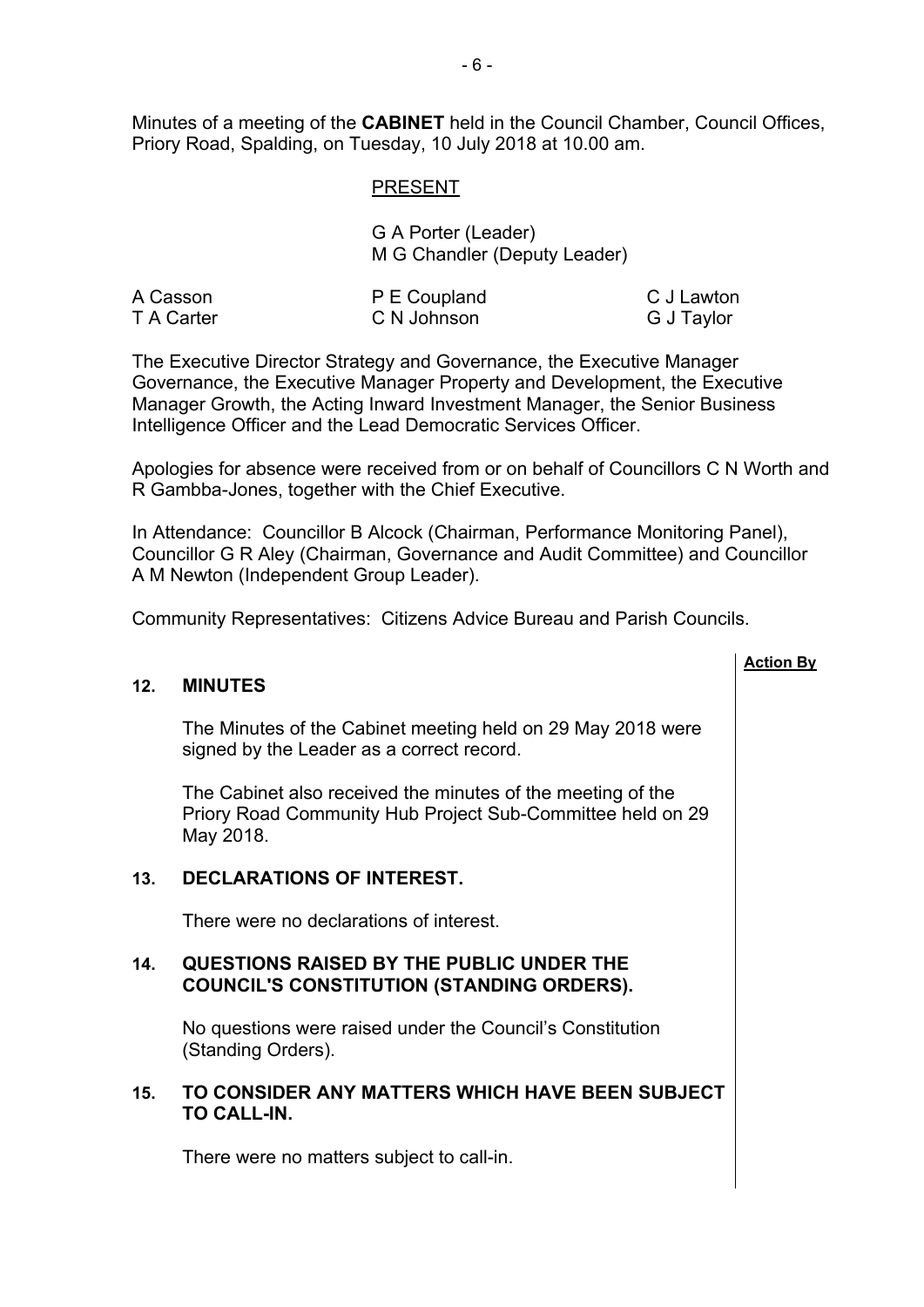# **16. TO CONSIDER MATTERS ARISING FROM THE POLICY DEVELOPMENT AND PERFORMANCE MONITORING PANELS**

There were no matters arising from the Policy Development and Performance Monitoring Panels.

## **17. LOCAL ENERGY EAST STRATEGY**

Consideration was given to the report of the Portfolio Holder for Growth and Commercialisation which invited formal endorsement for the Local Energy East Strategy.

NB

Councillors noted that South Holland District Council had been invited by the Cambridge and Peterborough Combined Authority to give formal consideration to the Local Energy East Strategy document; a draft strategy that had been produced to support both local and regional energy issues that are prohibiting growth in the areas covered by the New Anglia LEP, the Cambridge and Peterborough Combined Authority and Hertfordshire LEPs.

The purpose of the strategy was to capture and set out activities designed to unblock current challenges concerning energy, alongside activities to capitalise on local energy generation, storage, distribution and supply opportunities. It had been funded by the Department for Business, Energy and Industrial Strategy (BEIS).

All local authorities within the geography covered by the study were being asked to provide feedback on the draft strategy, and also to consider providing formal endorsement to the draft strategy and its stated aims. All public sector organisations that endorse the strategy will be referenced within the final published document as a supporting partner.

In discussing the strategy, Councillors noted that it promoted all forms of electricity production. There would be times when, for planning reasons, this would not be the Council's view. It was agreed that feedback should be given to the Cambridge and Peterborough Combined Authority that the Council supports the strategy but with the caveat that all forms of electricity production were promoted 'where appropriate'.

It was also noted that South Holland was not referred to very frequently in the strategy despite being an equal partner. It was hoped that endorsing the strategy would bring a greater recognition of the Council's role. Feedback on this issue would be included in the Council's response.

Overall Councillors endorsed the strategy, and its stated aims, as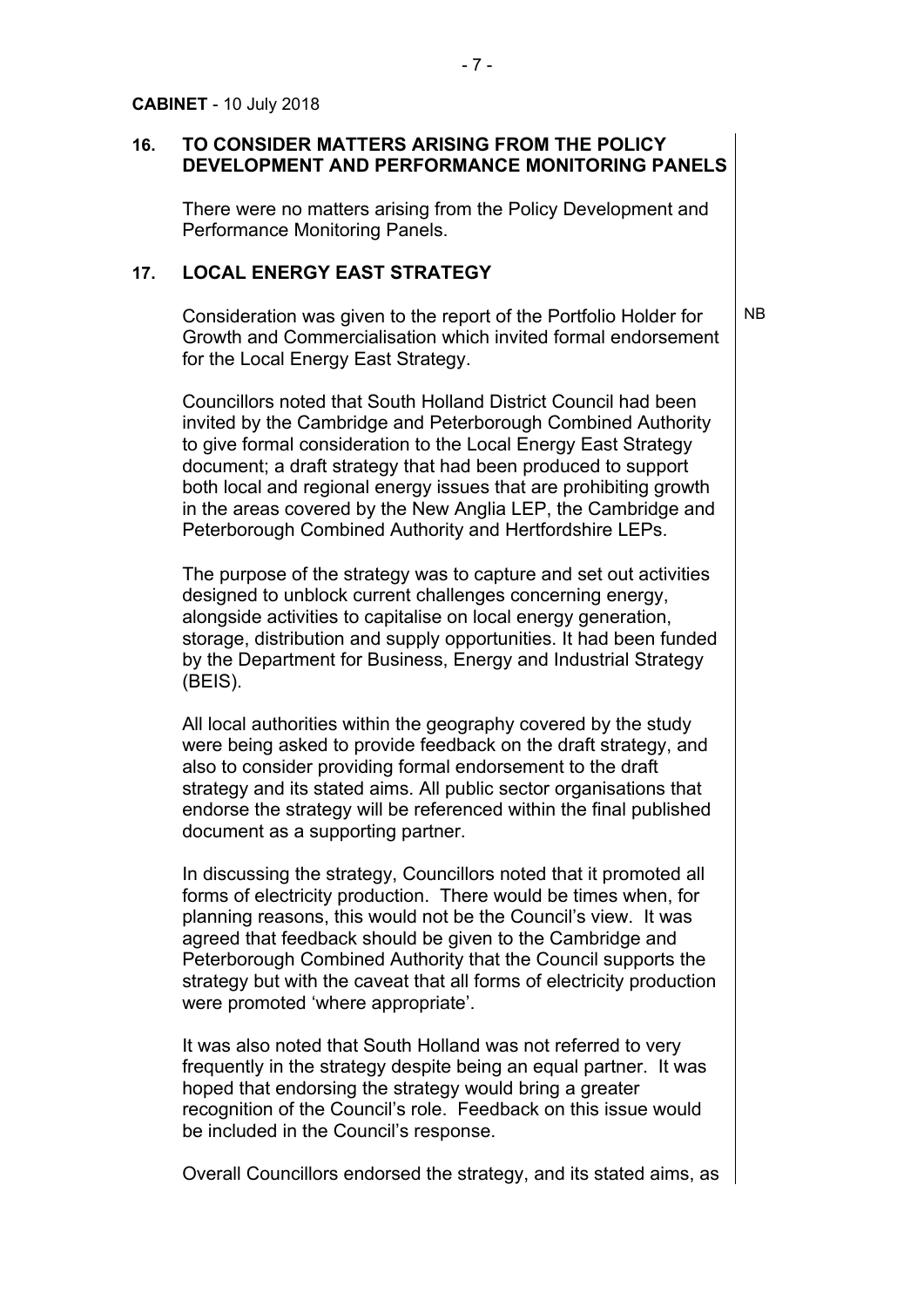# **CABINET** - 10 July 2018

it aligned with the authority's own priorities relating to housing and economic growth, along with focusing on addressing issues that impact upon the growth, including power generation and distribution.

# **DECISION:**

That the Cabinet gives formal endorsement of the Local Energy East Strategy subject to:

- a) The caveat that, with regard to the promotion of all forms of electricity, the Council would like to add 'where appropriate' so that it was not obliged to support inappropriate development; and
- b) Feedback be sent regarding acknowledging South Holland to a greater extent.

*(Other options considered:*

 *Do nothing. Under this option, the authority will not provide formal support for the strategy.*

*Reasons for decision:*

 *The Local Energy East Strategy is focused around a number of matters of relevance to the council's own strategic priorities, notably concerning housing and economic growth, alongside the focus within the strategy in addressing issues that impact upon the growth, including power generation and distribution.)*

# **18. FREEDOM OF INFORMATION POLICY**

Consideration was given to the report of the Portfolio Holder for Governance and Customer inviting the Cabinet to adopt the Council's revised Freedom of Information Policy. CP

Councillors noted that the current Freedom of Information Policy was originally adopted in June 2014. There were no fundamental changes proposed to the policy as it was aligned with the Freedom of Information Act 2000 which has seen no major updates in the years since the previous policy was written. However, in consultation with the Chairman and Vice-chairman of the Policy Development Panel, some formatting changes had been made in order to produce a policy that was written in plain English and reduced in size whilst retaining all the necessary information.

# **DECISION:**

That the Cabinet adopts the Freedom of Information Policy.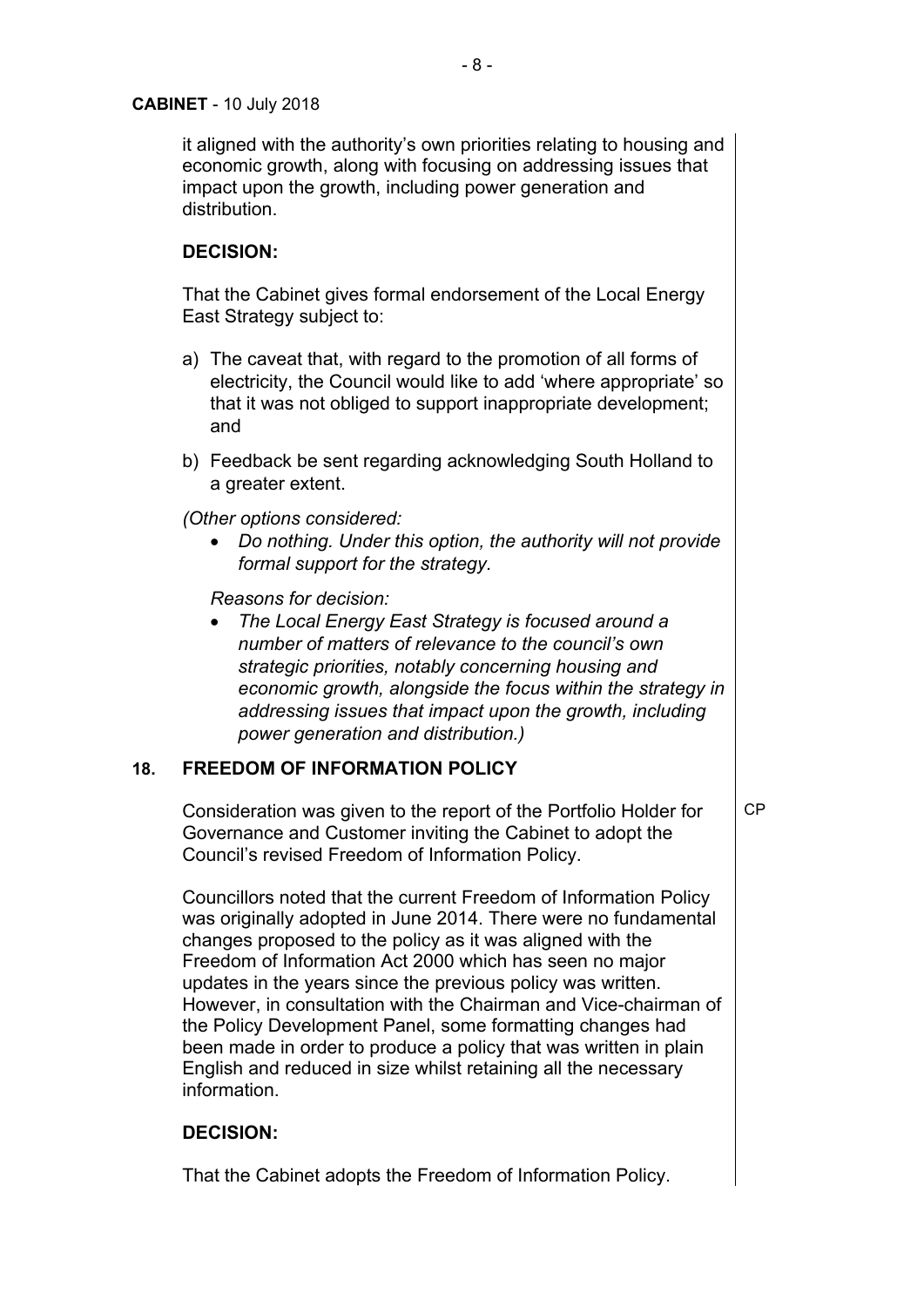*(Other options considered:*

*Do nothing.*

*Reason for decision:*

 *The currently adopted policy is 4 years old and due a review. Whilst there have not been any fundamental changes to statutory requirements, the new policy is improved for the benefit of the people wishing to contact the Council regarding freedom of information.)*

# **19. EQUALITY AND DIVERSITY POLICY**

Consideration was given to the report of the Portfolio Holder for Governance and Customer inviting adoption of the Council's revised Equality and Diversity Policy.

CP

The current Equality and Diversity Policy was originally adopted in January 2014.

As with the Freedom of Information policy, there were no fundamental changes to the policy as it was aligned with the Equality Act 2010 which has seen no major updates in the years since the previous policy was written. However, in consultation with the Chairman and Vice-chairman of the Policy Development Panel, some changes had been made to the format of the policy. These had been made in order to produce a policy that was written in plain English and reduced in size.

# **DECISION:**

That the Cabinet approves the adoption of the Equality and Diversity Policy.

*(Other options considered:*

*Do nothing.*

*Reasons for decision:*

 *The currently adopted policy is 4 years old and due a review. Whilst there have not been any fundamental changes to statutory requirements, the new policy is improved for the benefit of all those engaging with the Council.)*

# **20. ANY OTHER ITEMS WHICH THE LEADER DECIDES ARE URGENT.**

There were no urgent items.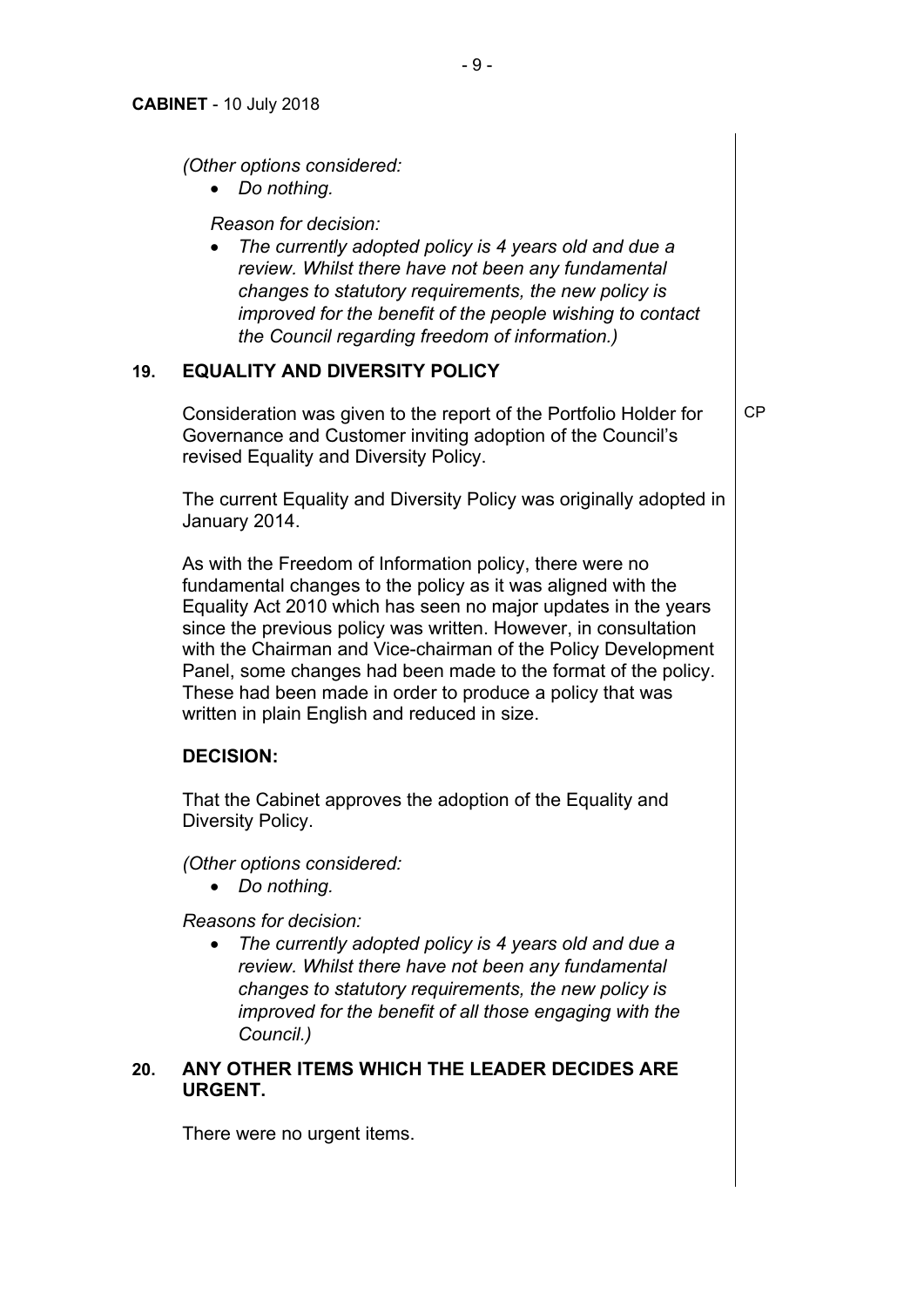# **21. EXCLUSION OF PRESS AND PUBLIC**

#### **DECISION:**

That, under section 100A (4) of the Local Government Act 1972, the public be excluded from the meeting for the following items of business on the grounds that they involve the likely disclosure of exempt information as defined in Paragraphs 3 and 4 of part 1 of Schedule 12A of the Act.

# **22. EXEMPT MINUTE OF THE MEETING OF THE PRIORY ROAD COMMUNITY HUB PROJECT SUB-COMMITTEE HELD ON 29 MAY 2018**

The exempt minute of the meeting of the Priory Road Community Hub Project Sub-Committee held on 29 May 2018 was received as a correct record.

# **23. REPORT TO CABINET OF THE PRIORY ROAD COMMUNITY HUB PROJECT SUB-COMMITTEE**

Consideration was given to the report of the Executive Manager – Property and Development concerning the capital funding for the investment into the Council Offices at Priory Road. RH

Councillors noted that Priory Road council offices comprise of 2 buildings. The older 2 storey building, referred to in the report as block 4, constructed in1954 in a traditional Georgian style and the more modern main office and public areas opened in 1991.

As is often the case with buildings of this age, and a number of original features including heating and cooling systems, the atrium could be cold in the winter and hot in the summer. In winter this was exacerbated by having multiple ground floor level staff/public accesses with inefficient heat curtains failing to prevent cold air accessing the building and warm air escaping when opened.

Councillors considered that improving the working conditions for Council staff, the Council's tenants and visitors to Priory Road required investment. It was acknowledged that in addition to installation there would be ongoing maintenance costs. These cost could make up part of the service charge for using the building where appropriate. Future thermal modelling would take place in the atrium to identify options to manage seasonal temperature regulation better.

## **DECISION:**

a) Agree the principle that access arrangements in and around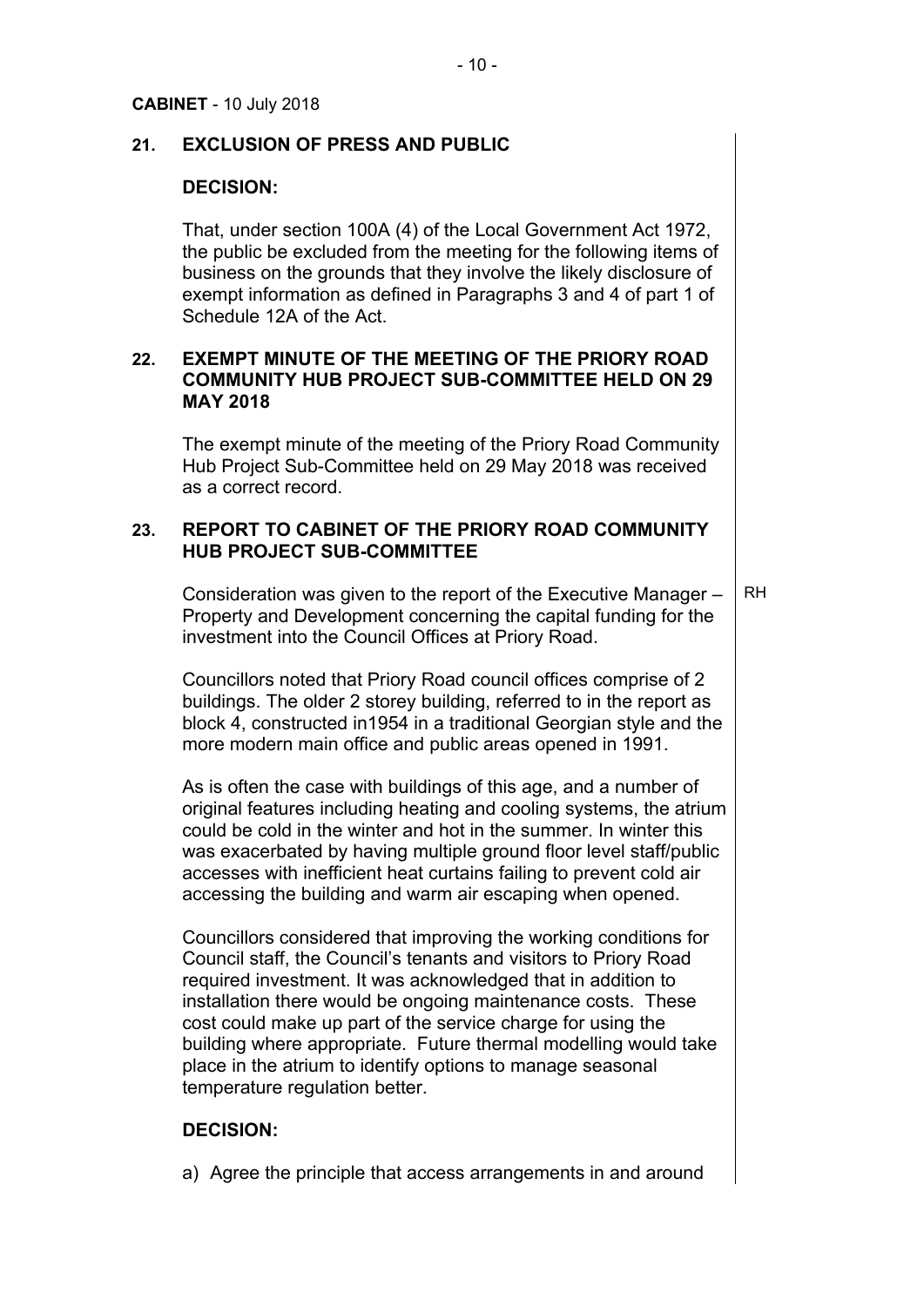#### **CABINET** - 10 July 2018

the Priory Road building will assume that:

- Car park barrier, door access, staircase barrier (a new installation) and printer access will be by virtue of a single/linked system with a customisable capability for controlling access and zoning flexibility throughout the Priory Road office building.
- All registered users will have a photographic printed ID card which will act as the activator for proximity sensors throughout the zoned areas of the building. Users will access zoned areas based on their required permissions.
- b) Agree the new door heating arrangements which will install a like for like system with additional/replacement heating units serving the reception desk and public seating area, to reduce the need for ad hoc heating and cooling solutions.

# **RECOMMENDATION TO COUNCIL:**

c) To authorise the release of budget, as set out in the report, from the Council's Growth and Investment Reserve. Subject to Council approval a tender process to commence for the 3 items – atrium door heating and ancillary areas, staircase access barrier and installation of electronic door access system as appropriate to deliver enhanced and more flexible access control to office areas, external doors and car park.

# *(Other options considered:*

# *Door and Staircase Access Control:*

- *A security guard or guards to patrol the ground floor and control access*
- *Keypad access with different codes for different areas with a new staircase barrier system.*
- *Do nothing*

# *Heating:*

*Do nothing*

*Reasons for decision:*

# *Door access including staircase access control:*

 *Only the recommended option will meet the needs of the building and cater for zoning to support co-locations.*

# *Heating:*

 *Doing nothing would not address any of the current issues and would incur ongoing costs both in terms of maintenance and running of the existing units whilst not addressing the underlying issues.)*